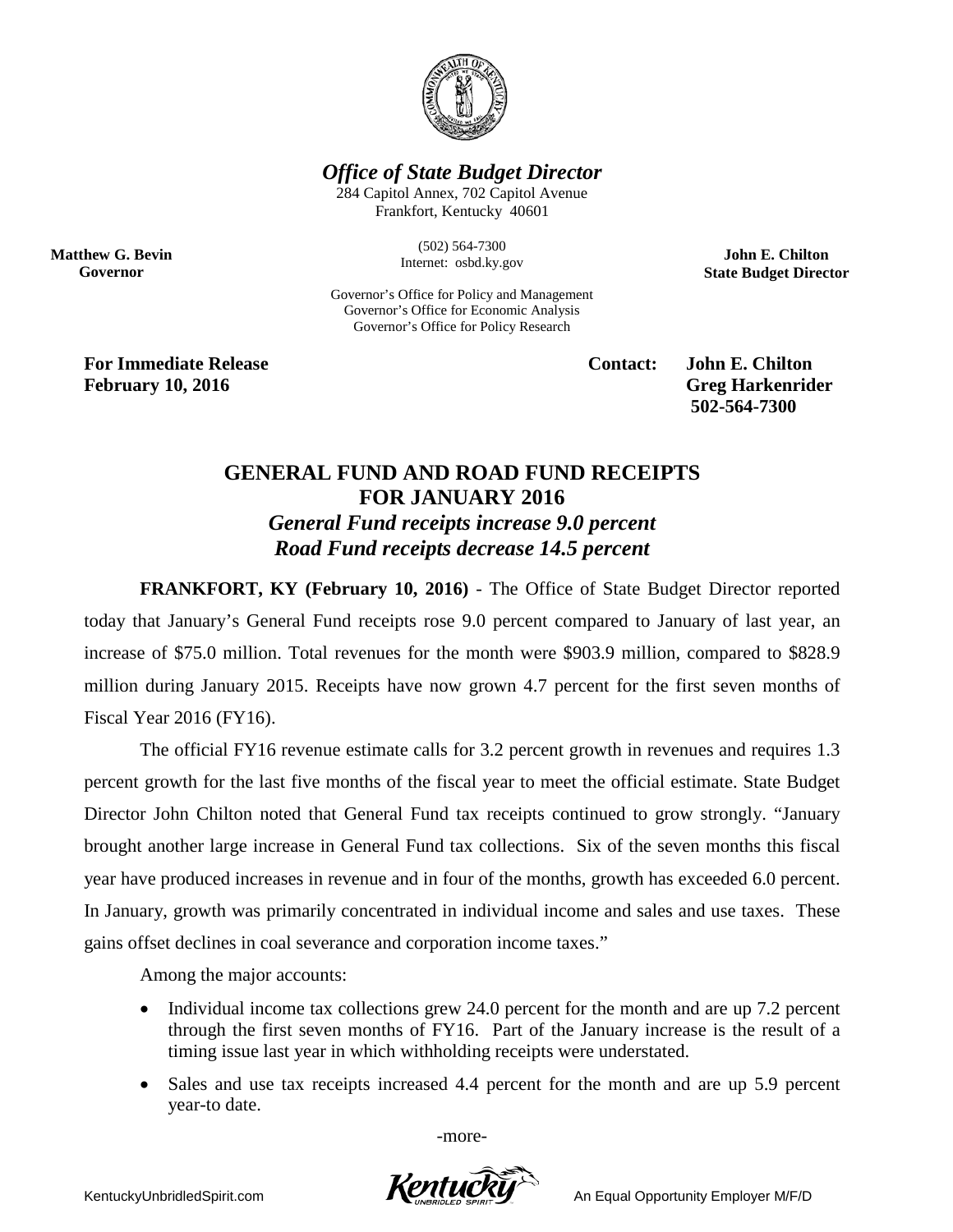- Corporation income tax receipts fell 39.8 percent but have increased 3.2 percent in the first seven months of the fiscal year. Collections last January were bolstered by a onetime accounts receivable collection making the current-year decline more pronounced.
- Property tax collections were flat in January but have increased 2.2 percent year-to-date.
- Cigarette tax receipts increased 12.1 percent for the month and have increased 4.1 percent year-to-date.
- Coal severance tax receipts fell 37.3 percent to \$8.9 million, the lowest monthly total in over two decades. Collections are down 27.4 percent through the first seven months of the fiscal year.

Road Fund receipts for January totaled \$110.0 million, a 14.5 percent decline compared to January 2015 levels. Year-to-date receipts have fallen 6.7 percent. Collections for the month were \$110.0 million and make January the lowest monthly total for year (along with September). The official Road Fund estimate calls for revenues to decline 5.3 percent for the fiscal year. Based on year-to-date tax collections, revenues can fall 3.2 percent for the remainder of the fiscal year and still hit the official forecast.

Among the accounts, motor fuels fell 21.9 percent. Motor vehicle usage revenue declined 2.7 percent, and license and privilege receipts grew 1.1 percent. The decrease in Road Fund receipts is attributable to lower fuel taxes relative to the prior year.

-30-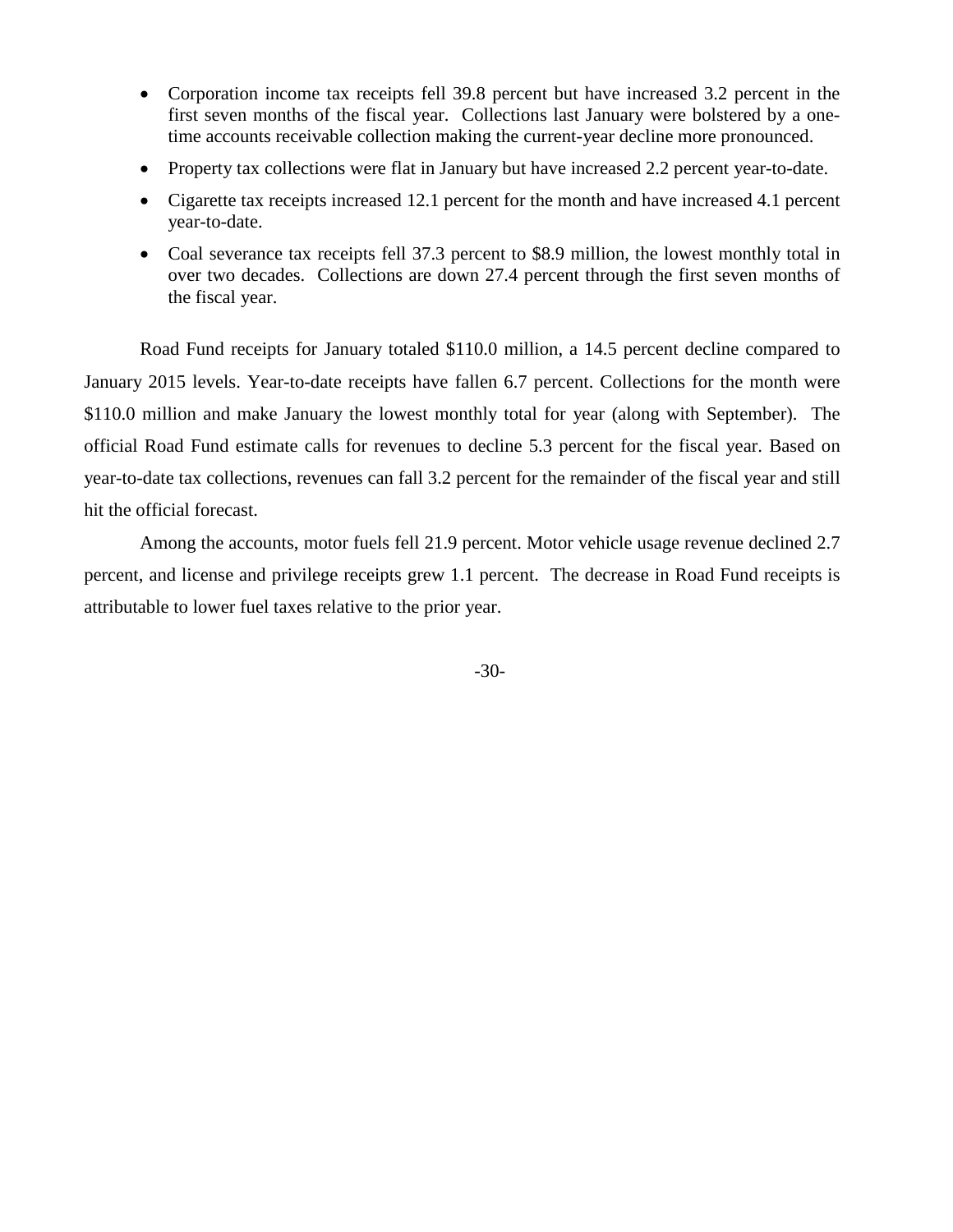## KENTUCKY STATE GOVERNMENT REVENUE 1. GENERAL FUND REVENUE

|                                              | <b>JANUARY</b>         |                       |                 | <b>JULY THROUGH JANUARY</b> |                            |                      |  |
|----------------------------------------------|------------------------|-----------------------|-----------------|-----------------------------|----------------------------|----------------------|--|
|                                              | 2016                   | 2015                  | % Change        | FY 2016                     | FY 2015                    | % Change             |  |
| <b>TOTAL GENERAL FUND</b>                    | \$903,863,700          | \$828,933,528         | 9.0%            | \$5,974,216,937             | \$5,706,272,306            | 4.7%                 |  |
| Tax Receipts                                 | \$878,879,865          | \$808,323,711         | 8.7%            | \$5,774,723,929             | \$5,501,803,022            | 5.0%                 |  |
| Sales and Gross Receipts                     | \$391,592,158          | \$373,309,440         | 4.9%            | \$2,398,227,731             | \$2,267,281,005            | 5.8%                 |  |
| <b>Beer Consumption</b>                      | 442,308                | 391,131               | 13.1%           | 3,931,654                   | 3,504,334                  | 12.2%                |  |
| <b>Beer Wholesale</b>                        | 5,341,946              | 4,252,243             | 25.6%           | 37,838,691                  | 33,895,076                 | 11.6%                |  |
| Cigarette                                    | 17,163,614             | 15,310,058            | 12.1%           | 132,840,338                 | 127,625,769                | 4.1%                 |  |
| <b>Distilled Spirits Case Sales</b>          | 16,290                 | 16,244                | 0.3%            | 87,051                      | 81,878                     | 6.3%                 |  |
| <b>Distilled Spirits Consumption</b>         | 1,511,731              | 1,514,309             | $-0.2%$         | 8,171,286                   | 7,681,197                  | 6.4%                 |  |
| <b>Distilled Spirits Wholesale</b>           | 4,778,131              | 4,603,315             | 3.8%            | 24,579,110                  | 22,428,326                 | 9.6%                 |  |
| Insurance Premium                            | $\mathbf{0}$           | 98,315                | $-100.0%$       | 45,879,260                  | 44,803,074                 | 2.4%                 |  |
| Pari-Mutuel                                  | 231,118                | 189,141               | 22.2%           | 2,004,729                   | 1,568,916                  | 27.8%<br>20.4%       |  |
| Race Track Admission                         | 46,447                 | 2,935                 | 1482.7%         | 179,301                     | 148,898                    | 5.9%                 |  |
| Sales and Use                                | 352,432,830<br>369,934 | 337,516,303           | 4.4%<br>4.3%    | 2,080,134,549               | 1,964,424,422<br>1,827,137 | 10.4%                |  |
| Wine Consumption<br>Wine Wholesale           | 2,147,831              | 354,682<br>2,126,845  | 1.0%            | 2,017,981<br>10,475,539     | 10,181,961                 | 2.9%                 |  |
| <b>Telecommunications Tax</b>                | 5,302,986              | 5,090,990             | 4.2%            | 37,562,748                  | 36,533,373                 | 2.8%                 |  |
| <b>Other Tobacco Products</b>                | 1,806,414              | 1,842,928             | $-2.0%$         | 12,518,902                  | 12,575,642                 | $-0.5%$              |  |
| Floor Stock Tax                              | 578                    | 0                     | $\overline{a}$  | 6,590                       | 1,001                      | 558.0%               |  |
|                                              |                        |                       |                 |                             |                            |                      |  |
| License and Privilege                        | \$19,580,661           | \$27.012.877          | $-27.5%$        | \$191,825,914               | \$233,282,627              | $-17.8%$             |  |
| Alc. Bev. License Suspension                 | 54,200                 | 13.025                | 316.1%          | 291.101                     | 233,455                    | 24.7%                |  |
| Coal Severance<br><b>Corporation License</b> | 8,854,261<br>9,362     | 14,130,594<br>(3,597) | $-37.3%$<br>--- | 81,069,921<br>79,680        | 111,681,383<br>300,334     | $-27.4%$<br>$-73.5%$ |  |
| <b>Corporation Organization</b>              | $\mathbf{0}$           | 700                   | $-100.0%$       | 91,685                      | 38,291                     | 139.4%               |  |
| Occupational Licenses                        | 9,962                  | 6,160                 | 61.7%           | 97,073                      | 79,067                     | 22.8%                |  |
| Oil Production                               | 349,713                | 708,464               | $-50.6%$        | 3,208,121                   | 7,271,541                  | $-55.9%$             |  |
| Race Track License                           | 58,225                 | 2,941                 | 1880.1%         | 270,725                     | 241,291                    | 12.2%                |  |
| <b>Bank Franchise Tax</b>                    | 812,175                | 2,054,898             | $-60.5%$        | 1,676,508                   | 2,038,739                  | $-17.8%$             |  |
| Driver License Fees                          | 49,647                 | 49,555                | 0.2%            | 376,074                     | 401,261                    | $-6.3%$              |  |
| <b>Minerals Severance</b>                    | 1,123,183              | 1,273,955             | $-11.8%$        | 11,811,073                  | 9,849,416                  | 19.9%                |  |
| <b>Natural Gas Severance</b>                 | 303,214                | 1,145,109             | $-73.5%$        | 4,693,268                   | 10,488,617                 | $-55.3%$             |  |
| <b>Limited Liability Entity</b>              | 7,956,719              | 7,631,074             | 4.3%            | 88,160,684                  | 90,659,232                 | $-2.8%$              |  |
| Income                                       | \$378,426,140          | \$318,896,772         | 18.7%           | \$2,674,806,225             | \$2,503,636,618            | 6.8%                 |  |
| Corporation                                  | 16,021,166             | 26,631,818            | $-39.8%$        | 242,946,442                 | 235,486,768                | 3.2%                 |  |
| Individual                                   | 362,404,974            | 292,264,954           | 24.0%           | 2,431,859,783               | 2,268,149,850              | 7.2%                 |  |
| Property                                     | \$83,885,173           | \$83,862,468          | 0.0%            | \$464,223,476               | \$454,292,545              | 2.2%                 |  |
| <b>Building &amp; Loan Association</b>       | $\overline{0}$         | 0                     | $\overline{a}$  | (11, 881)                   | (498, 150)                 | $\overline{a}$       |  |
| General - Real                               | 55,526,981             | 57,059,093            | $-2.7%$         | 251,011,100                 | 241,528,786                | 3.9%                 |  |
| General - Tangible                           | 26,860,957             | 26,418,663            | 1.7%            | 157,878,456                 | 157,609,971                | 0.2%                 |  |
| Omitted & Delinquent                         | (551, 146)             | (1, 112, 724)         | ---             | 3,234,022                   | 4,920,325                  | $-34.3%$             |  |
| <b>Public Service</b>                        | 1,982,931              | 1,430,164             | 38.7%           | 51,080,408                  | 49,810,234                 | 2.6%                 |  |
| Other                                        | 65,449                 | 67,273                | $-2.7%$         | 1,031,370                   | 921,379                    | 11.9%                |  |
| Inheritance                                  | \$3,363,623            | \$3,157,259           | 6.5%            | \$31,272,262                | \$28,943,220               | 8.0%                 |  |
| Miscellaneous                                | \$2,032,110            | \$2,084,896           | $-2.5%$         | \$14.368.322                | \$14,367,007               | 0.0%                 |  |
| <b>Legal Process</b>                         | 1,174,491              | 1,291,426             | $-9.1%$         | 8,496,886                   | 8,822,550                  | -3.7%                |  |
| T. V. A. In Lieu Payments                    | 848,556                | 784,225               | 8.2%            | 5,877,031                   | 5,531,307                  | 6.3%                 |  |
| Other                                        | 9,064                  | 9,246                 | $-2.0%$         | (5,596)                     | 13,149                     |                      |  |
| <b>Nontax Receipts</b>                       | \$25,017,631           | \$20.491.622          | 22.1%           | \$195,770,904               | \$203.451.682              | $-3.8%$              |  |
| <b>Departmental Fees</b>                     | 2,011,126              | 1,848,479             | 8.8%            | 9,933,092                   | 9,013,208                  | 10.2%                |  |
| <b>PSC Assessment Fee</b>                    | 149                    | 4,253                 | $-96.5%$        | 10,868,458                  | 14,675,906                 | $-25.9%$             |  |
| <b>Fines &amp; Forfeitures</b>               | 1,429,400              | 1,608,351             | $-11.1%$        | 12,052,395                  | 12,728,276                 | $-5.3%$              |  |
| Income on Investments                        | (85, 824)              | (58, 994)             | ---             | (507, 906)                  | (451, 425)                 |                      |  |
| Lottery                                      | 21,000,000             | 18,500,000            | 13.5%           | 131,278,429                 | 128,000,000                | 2.6%                 |  |
| Sale of NO <sub>x</sub> Credits              | 0                      | 0                     | ---             |                             | 27,594                     | $-100.0\%$           |  |
| Miscellaneous                                | 662,780                | (1,410,467)           |                 | 32,146,436                  | 39,458,122                 | $-18.5%$             |  |
| <b>Redeposit of State Funds</b>              | ( \$33,796)            | \$118,196             | ---             | \$3,722,104                 | \$1,017,602                | 265.8%               |  |